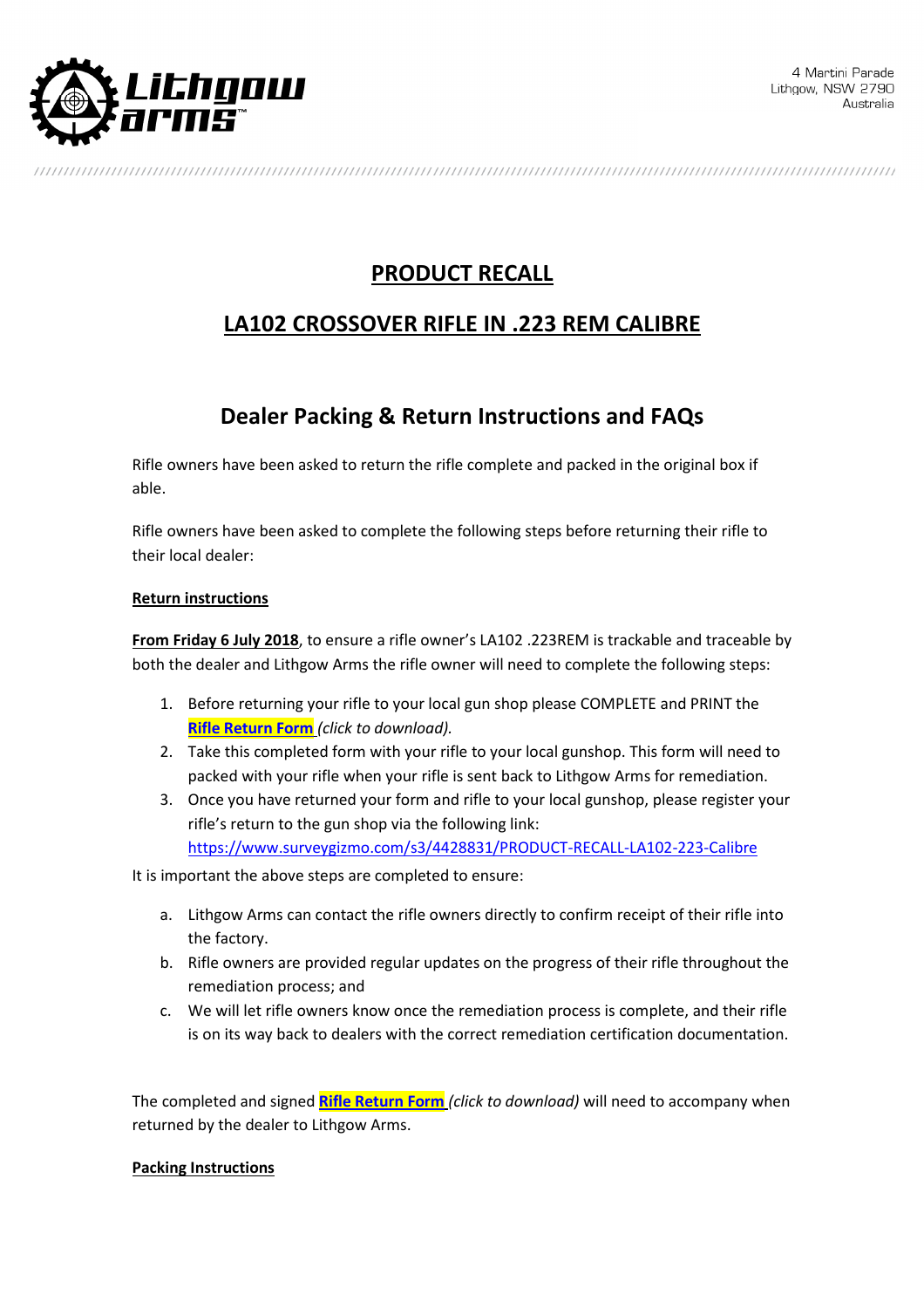- 1. Please ensure the rifle owner has removed all accessories, optic sights and scope rings, custom parts etc.
- 2. Please ensure **ONE RIFLE ONLY per carton.**

**Tip:** Lithgow Arms can provide you original factory shipping cartons.

Major dealers who expect high recall volumes can contact our customer service team on **TOLL FREE number is 1800 698 398** and request factory packaging. Cartons will arrive flat packed with gun socks and bolt snap lock bags.

#### **Disposal Instructions**

Please dispose of the rifle to:

Thales Australia Limited (pronounced 'TAL–US')

NSW Dealer Licence No. : 404193638

#### **Shipping Instructions**

Shipping costs to and from Lithgow Arms will be paid by Lithgow Arms.

We kindly request your assistance by organising pickup with our couriers through TNT.

To arrange a pick up please:

- 1. Call TNT on 13 11 50
- 2. Press '1' for Express Domestic Services
- 3. Press '1' to book a collection

*NOTE: TNT's automated telephone function can be difficult to use. When given the opportunity say 'help' for referral to an operator.*

- 4. Ask for **'Road Express'** service
- 5. Weight and dimensions for an LA102 in our factory box are:
	- $\checkmark$  Weight: 4kg
	- $\checkmark$  Length: 117cm
	- $\checkmark$  Width: 19cm
	- $\checkmark$  Height: 7cm
- 6. Provide our **TNT account number 30008236** and confirm **'Thales Australia'** as the account holder.
- 7. Confirm the return address is:

| <b>Thales Australia</b> |
|-------------------------|
| Lithgow                 |
| 4 Martini Pl            |
| Lithgow, NSW 2790       |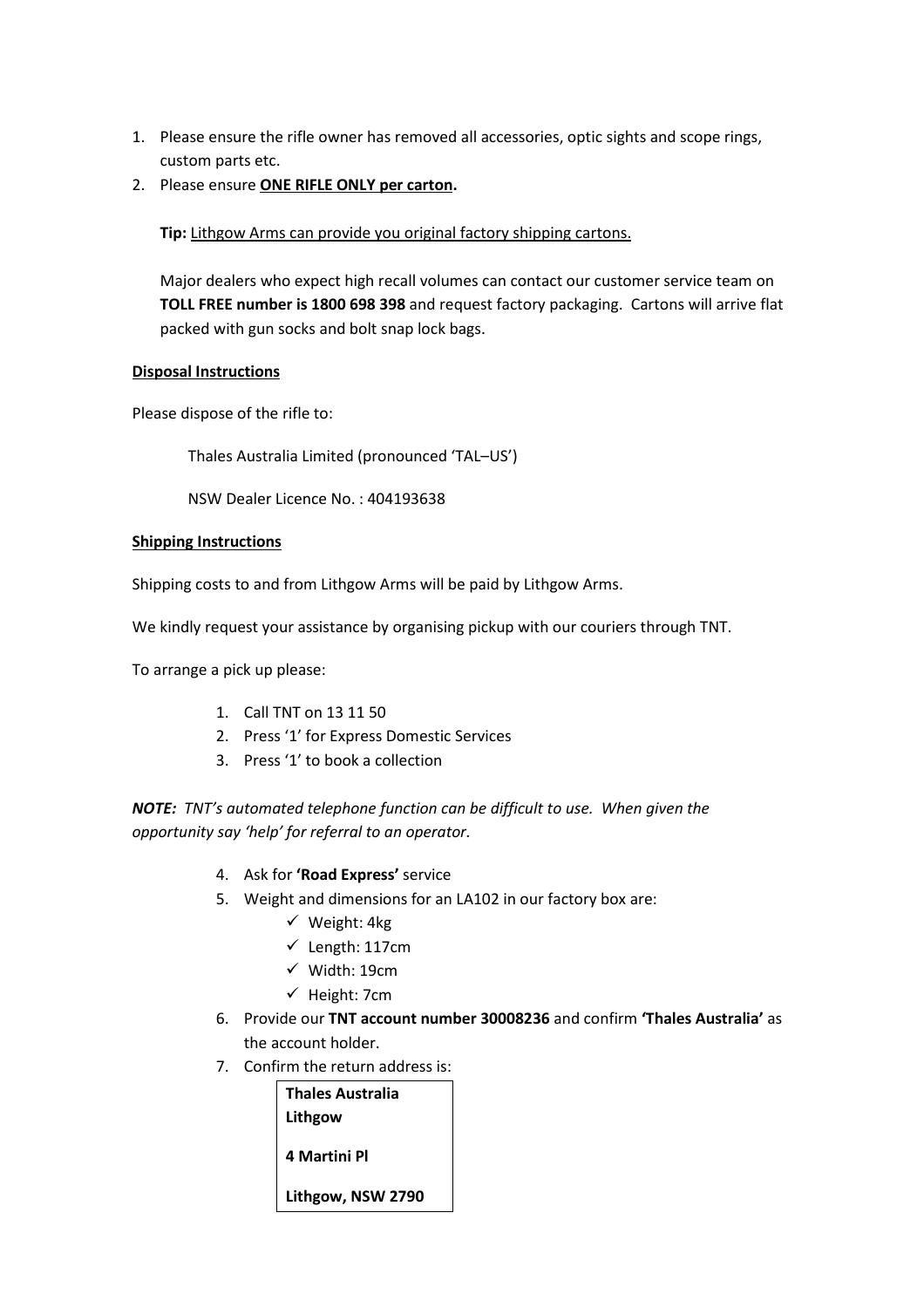- 8. Request a new consignment note with the driver at pickup.
- 9. Organise a pickup time and date that suits your business.

*Note: Please don't palletise rifles.* 

**Tip:** Western Australian Dealers are not permitted to return rifles to the factory via TNT. Western Australian Dealers should contact Lithgow Arms directly on **TOLL FREE number 1800 698 398** when rifles are returned to them.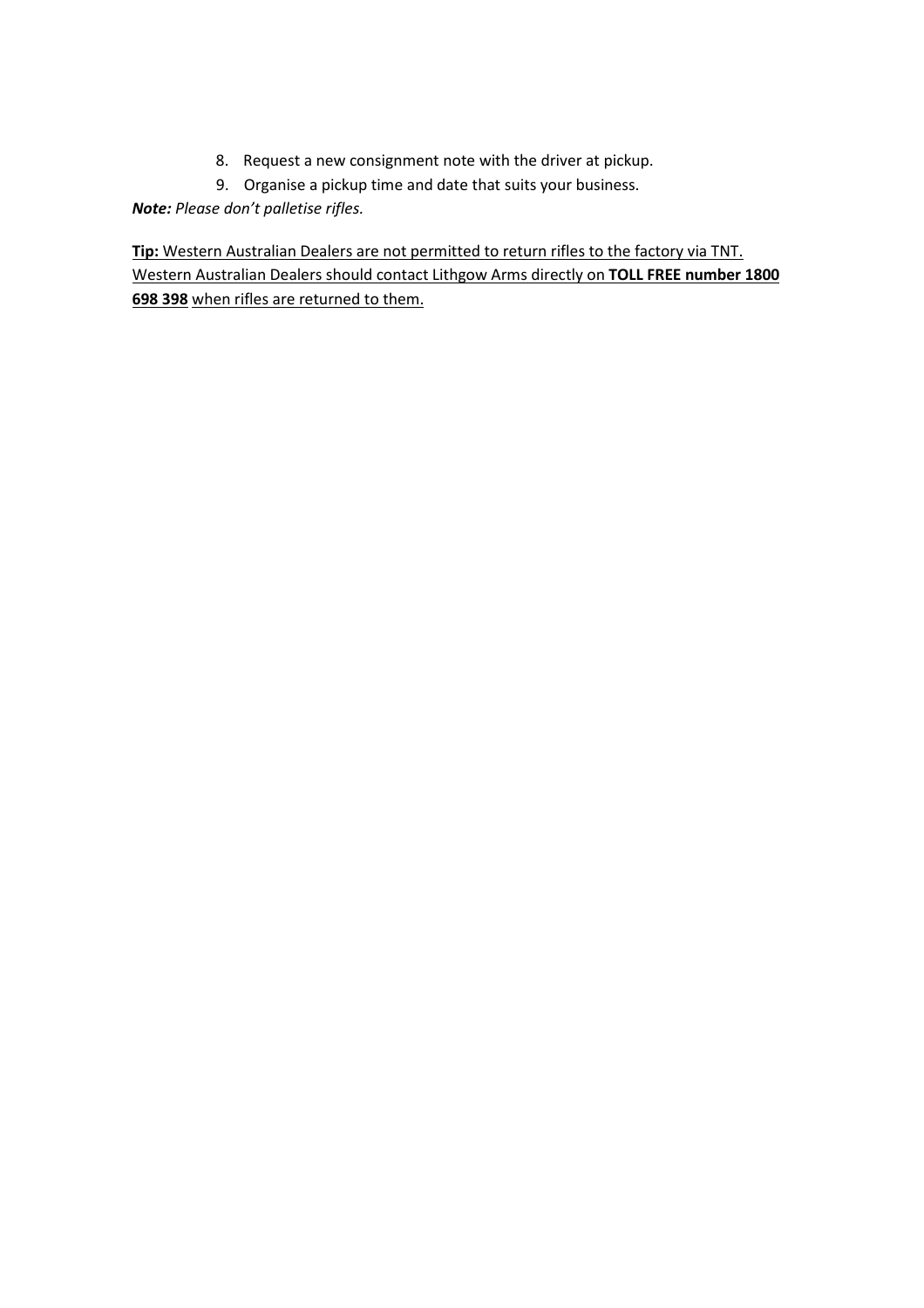### **Dealer FAQs**

- 1. How many guns am I going to have come into my store?
	- o We're asking that owners to take the rifles back to the stores they purchased the rifles from. Only in the case where they can't reach the store should they go through another dealer. Please refer to your own records for estimates of returns.
- 2. How long is this going to last?
	- o As this is a compulsory recall we're hoping to recall *every* 223 REM. We expect a rush of returns and then a slow trickle for the remainder of the recall activity.
- 3. What about customers that want refunds?
	- o Lithgow is offering a replacement barrel for the consumer. Please do not encourage pursuit of refund. Customers are welcome to contact us to discuss the replacement barrel.
- 4. How long is it going to take for the customer to get their gun back?
	- o We will work diligently to return rifles as quickly as possible. Once the remediation begins we expect most rifles will be returned within two weeks.
- 5. The customer is asking me hard questions.
	- o We expect some owners will be reluctant to participate in the recall and remediation. Please do your best to encourage them. If they aren't satisfied please direct their queries to us via our website.
- 6. Does this affect the other barrels?
	- o No. The only affected calibre is 223REM.
- 7. Can my gunsmith complete an inspection in store to see if the rifle needs to be returned?
	- o No. The flaw cannot be identified visually and needs to be returned for assessment.
- 8. What do I do with in stock items?
	- o Retailer's rifles will be treated identically to customer rifles. They will be returned under warranty and remediated through barrel replacement.
- 9. Will I get the same serial numbers back?
	- o Yes, rifles will not be swapped, rebirthed or exchanged.
- 10. Will the rifles look any different?